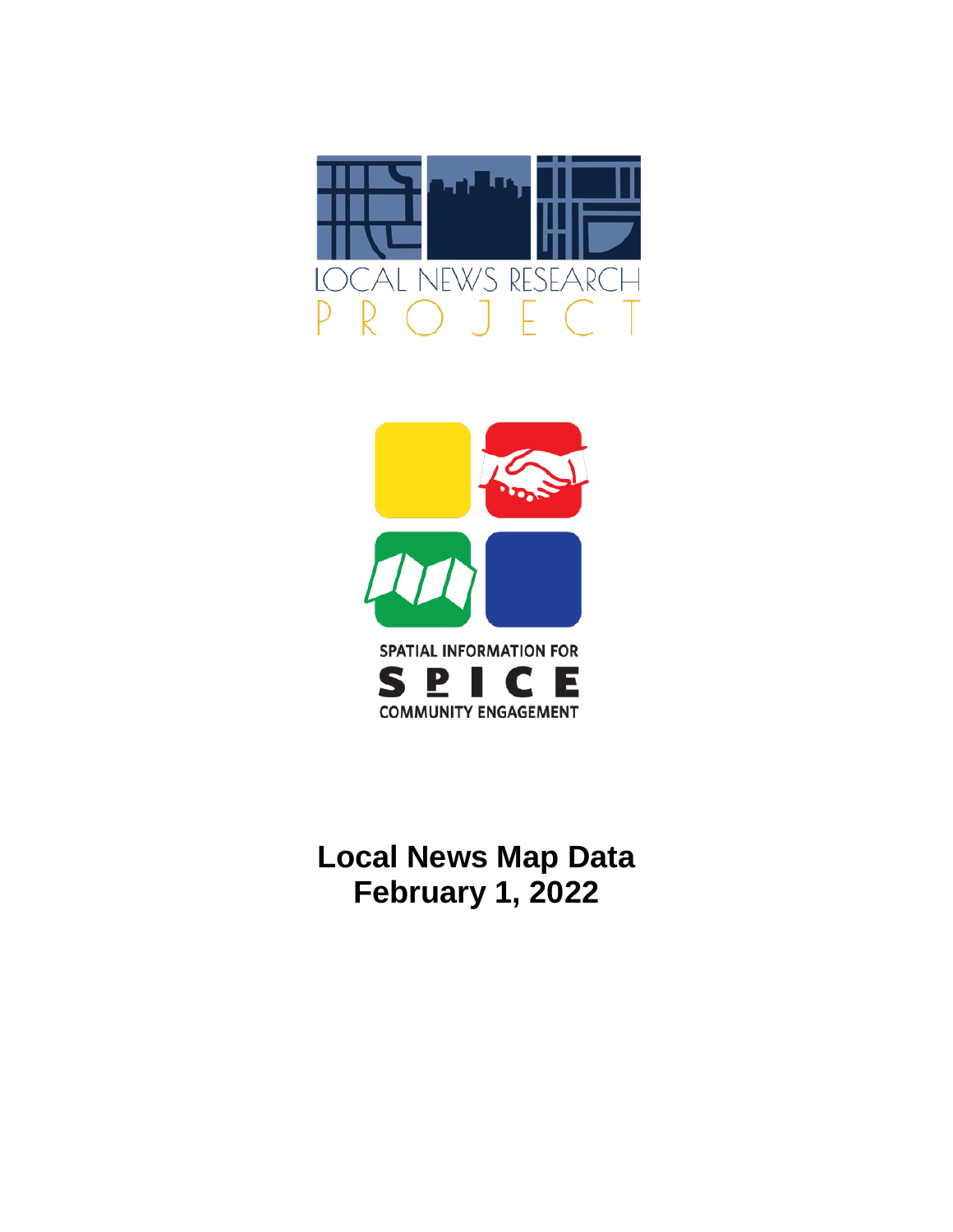### ABOUT THIS PROJECT

The Local News Map is a crowd-sourced resource that tracks what is happening to local newspapers, broadcast outlets and online/digital news sources in communities across Canada. It displays data going back to 2008, which marked the beginning of a deep recession and a turning point for many previously profitable local news organizations. This report, which along with the latest data is produced every two months and archived [here,](https://localnewsresearchproject.ca/category/local-news-map-data/) summarizes the information available on the map.

The Local News Map displays markers that represent changes to free local daily newspapers, paid subscription local daily newspapers, community newspapers (published fewer than five days per week), private/public radio stations, private/public television stations and online/digital news sources, including online radio stations, newsletters, web-based digital news sites and other online formats as they emerge.

The following types of changes to local news operations are recorded on the map:

- − the closing or launch of a news outlet
- − service improvements such as a new or extended local television newscast
- − service reductions such as a reduction in the number of times a newspaper publishes per week
- − mergers of local news outlets that result in the launch of a new entity and/or the closing of an existing news operation
- − local free daily newspapers that become community newspapers
- − local paid-subscription daily newspapers that become community newspapers
- − local news operations that shift to making content available online only

A local news organization is defined as a news outlet that maintains independence from those it covers, demonstrates a commitment to accuracy and transparency in reporting methods, and is devoted primarily to reporting and disseminating timely, originally produced news about people, places, issues and events in a defined geographic area.

When users click on a map marker, a pop-up box displays the name and owner of the news outlet along with information on what changed, the community name, when the change occurred, language of operation and links to the source of information about the change. Filters allow users to sort the markers by news outlet ownership, media type and type of change.

The information that registered users add to the map about changes to local newspaper, radio, television and online/digital news sources is displayed using color-coded markers. Map administrators also regularly add markers. The fact that the pace of change is steady but slow helps ensure the accuracy of map data because, with fewer than a dozen markers typically added each month, administrators are able to verify each crowd-sourced submission. This includes reviewing the contents of links that provide details of the change that has occurred. These links are published with the markers so the source of the information is clear to map users. The journalists, researchers, journalism students, media owners and community members who visit the site and are quick to point out errors also constitutes a form of quality control for the data.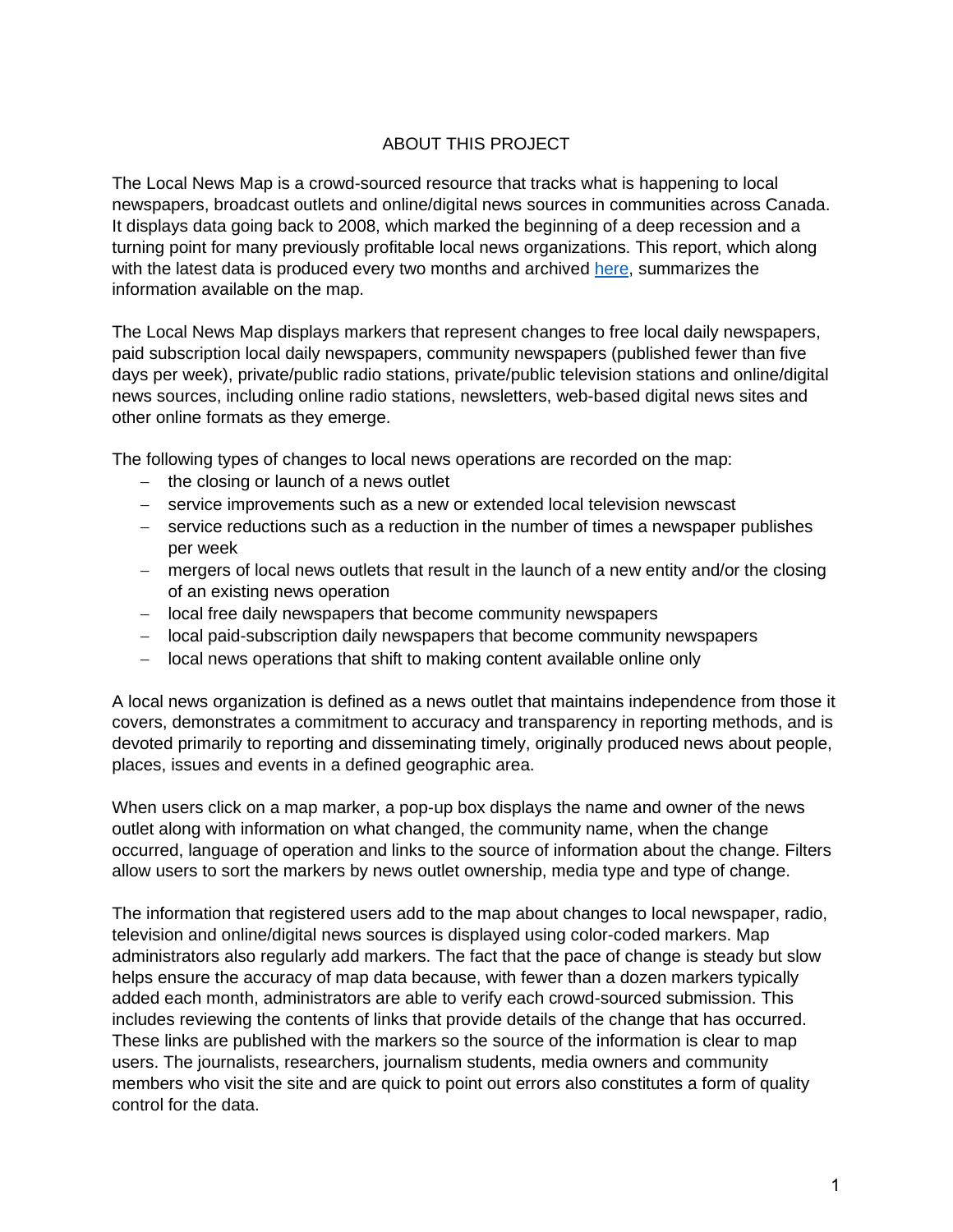This project is the result of a collaboration between Professor [April Lindgren,](http://rsj.journalism.ryerson.ca/team/april-lindgren/) lead investigator for the [Local News Research Project](http://localnewsresearchproject.ca/) at Ryerson University's School of Journalism and Associate Professor Jon [Corbett,](http://joncorbett.com/JonCorbett/Home.html) who leads the University of British Columbia's [SpICE](http://spice.geolive.ca/)  [Lab](http://spice.geolive.ca/) (Spatial Information for Community Mapping). Funding for this project has been provided by the Rossy Foundation, the [Ken and Debbie Rubin Public Interest Advocacy Fund,](http://kenrubin.ca/grants/) the [Canadian](http://geothink.ca/)  [Geospatial and Open Data Research Partnership,](http://geothink.ca/) the Canadian Media Union/CWA Canada, Canadian Journalists for Free Expression, a Mitacs Accelerate grant, Unifor and Ryerson University.

Credits/citations: The Local News Map is a joint project of the Local News Research Project at Ryerson University's School of Journalism and the University of British Columbia's SpICE Lab (Spatial Information for Community Mapping).

Lindgren, April & Corbett, Jon. (2022). *Local News Map Data: February 1, 2022.*  <http://localnewsresearchproject.ca/category/local-news-map-data>

Visit the map:<https://localnewsmap.geolive.ca/>

Contact us: [localnewspoverty@gmail.com](mailto:localnewspoverty@gmail.com)

### **Contents**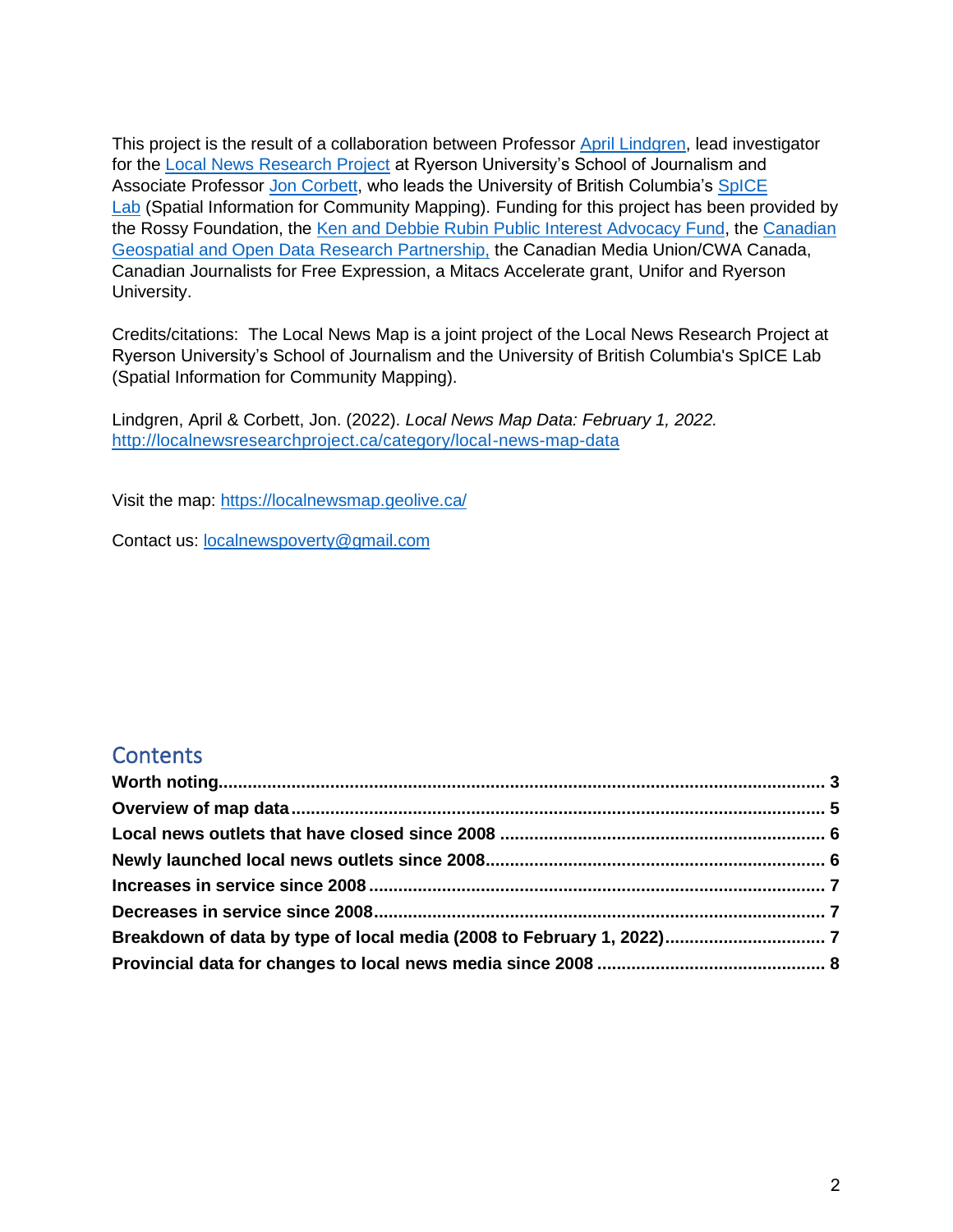# <span id="page-3-0"></span>Worth noting

<span id="page-3-1"></span>General

- between 2008 and February 1, 2022, a total of 451 news operations have closed in 324 communities across Canada
- community newspapers, which publish fewer than five times per week, account for most of the closings (344)
- 184 new local news outlets launched between 2008 and February 1, 2022, in 128 communities

Since the World Health Organization declared a global pandemic on March 11, 2020:

- 64 news outlets have permanently closed including one online/digital news source, one TV station, 10 radio stations and 52 community newspapers that published fewer than five times per week
- 14 daily newspapers have cut one or more print editions
- 5 community newspapers have shifted completely online
- 39 new local news outlets have launched two TV stations, four radio stations, seven community newspapers and 26 online/digital news sources
- 12 community newspapers closed in Manitoba (Glacier Media closed four in September and Postmedia closed eight in May)
- 10 community newspapers closed in Alberta (Great West Newspapers merged 10 local newspapers into three regional newspapers between the end of March and early April 2020)
- 12 community newspapers closed in Atlantic Canada. One independent newspaper closed in March 2020 and SaltWire Network announced the permanent closing of 11 newspapers in March 2021, one year after they were temporarily shut down.

For additional information on the pandemic's impact on media in Canada, including changes that to date have been labelled temporary, visit the [COVID-19 Media Impact Map for Canada.](https://localnewsresearchproject.ca/covid-19-media-impact-map-for-canada/)

Since the last Local News Map update on December 1, 2021:

- Eight new markers representing changes to local news media have been added to the map. Some of these new entries date back as far as 2008 but we just learned of them.
- Toronto Standard online newspaper closed in 2015 in Ontario
- Bengali Times online newspaper launched in 2008 in Ontario; Weekly Bangla Mail community newspaper launched in 2012 in Ontario; Afros In Tha City news website launched in 2020 in Alberta; Tri-Cities Dispatch online newsletter and website launched in 2021 in British Columbia; and Gameday London, InsideWaterloo and The Hoser news websites launched in 2021 in Ontario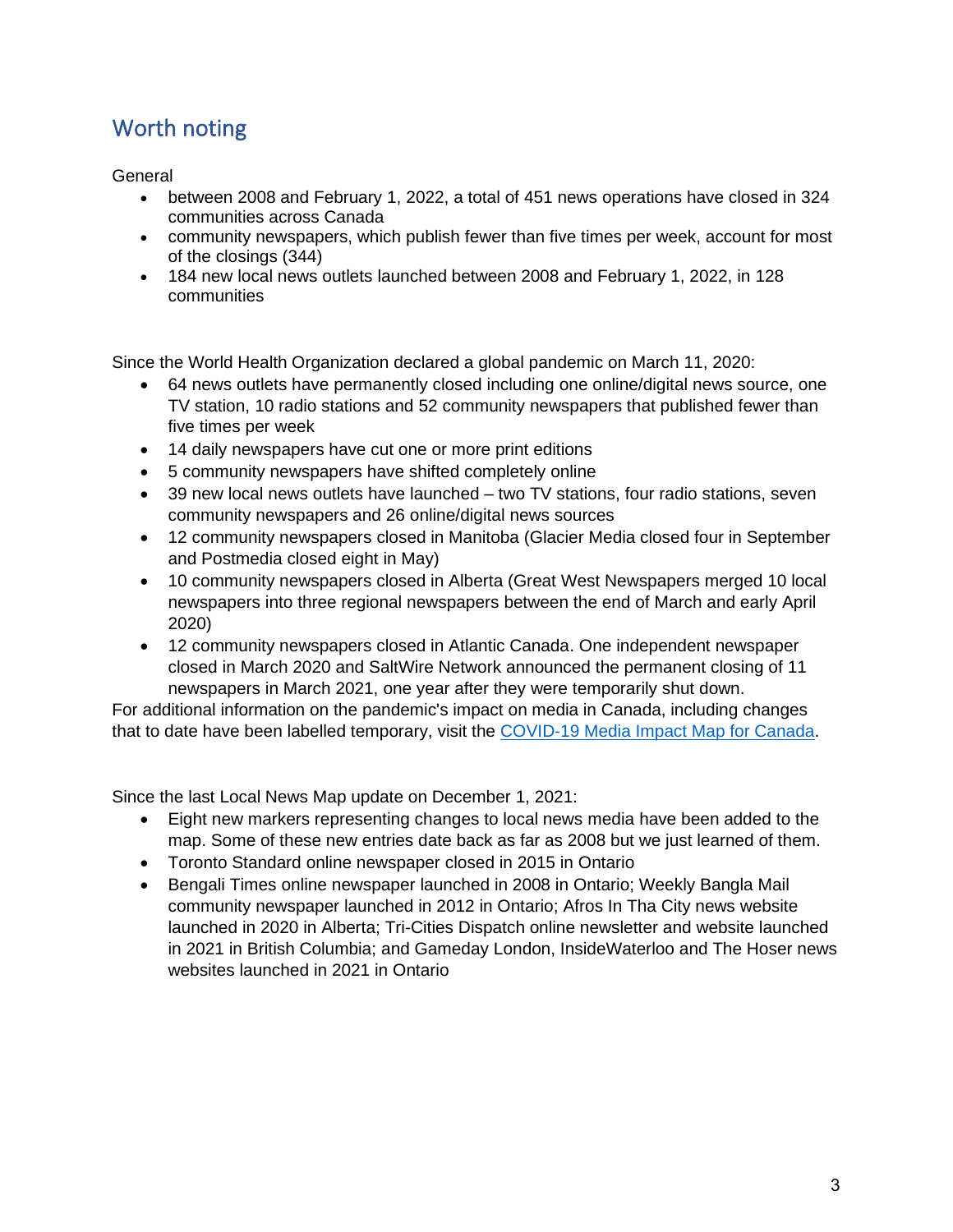# Local News Map data

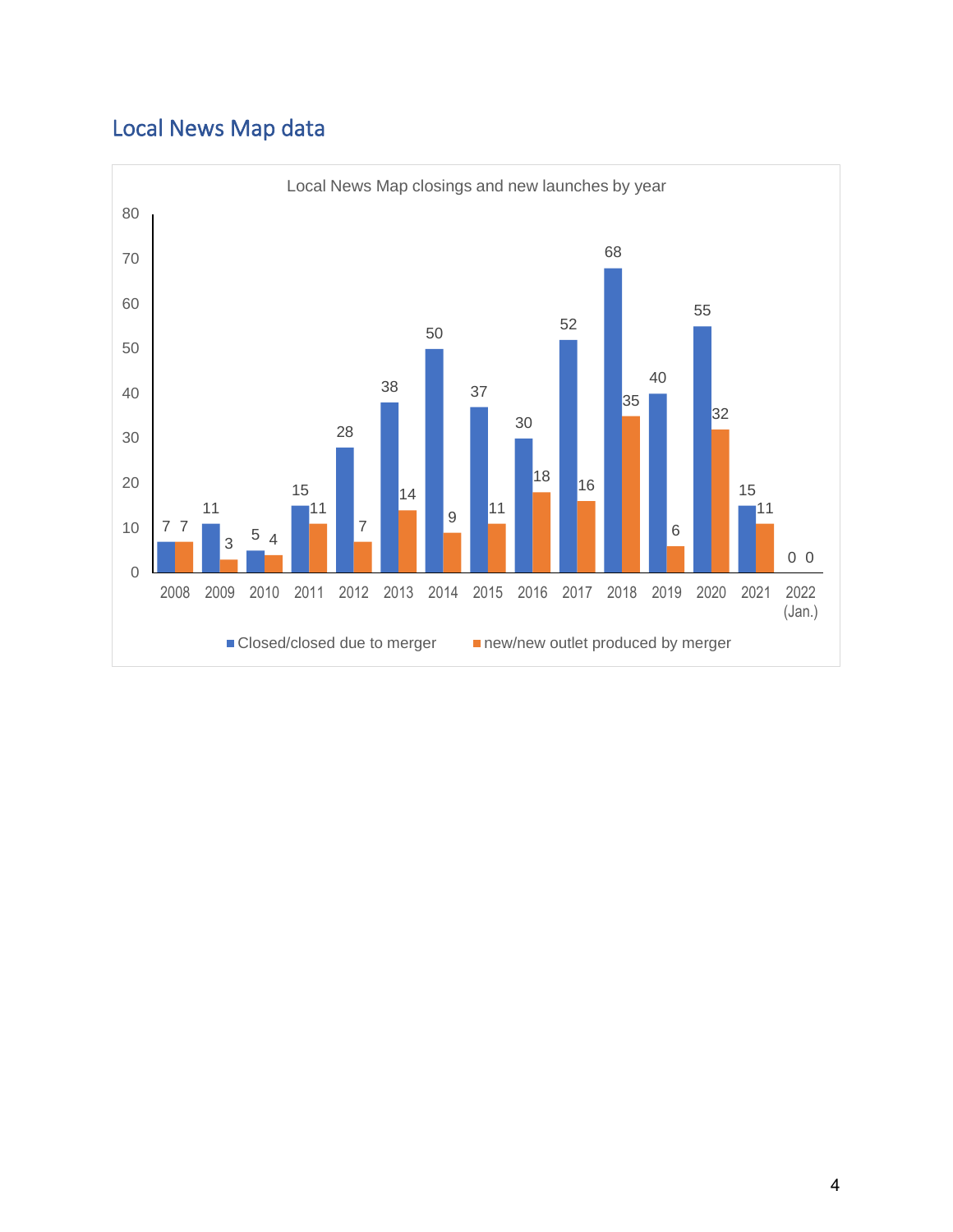## Overview of map data

The map displayed a total of 792 markers representing changes to local news outlets of all types between 2008 and February 1, 2022.

| Breakdown of all markers by               |     |  |  |  |
|-------------------------------------------|-----|--|--|--|
| type of change that occurred:             |     |  |  |  |
| closed                                    | 349 |  |  |  |
| closed due to<br>merger                   | 102 |  |  |  |
| daily (free) becomes<br>a community paper | 3   |  |  |  |
| daily becomes a<br>community paper        | 10  |  |  |  |
| decrease in service                       | 97  |  |  |  |
| increase in service                       | 21  |  |  |  |
| new                                       | 152 |  |  |  |
| new outlet produced<br>by merger          | 32  |  |  |  |
| shifted to online                         | 26  |  |  |  |



| Breakdown of all markers by  |     |  |  |
|------------------------------|-----|--|--|
| type of media:               |     |  |  |
| community paper              | 453 |  |  |
| daily paper - free           | 34  |  |  |
| المناسب<br>المتمسم والمالحات |     |  |  |

| daily paper - paid | 59  |
|--------------------|-----|
| online/digital     | 122 |
| radio - private    | 44  |
| radio - public     | 11  |
| TV - private       | 41  |
| TV - public        | 28  |

Breakdown of all markers by ownership<sup>1</sup>: Independent owners<sup>2</sup> 173 Postmedia 86 Black Press 43 Transcontinental 38 Metroland 37 Torstar 35 Glacier Media 34 SaltWire Network 29 Sun Media 29 CBC/Radio-Canada 28 Bell Media 25 Rogers Media 17 Great West Newspapers 16 Quebecor 16 Star News Inc. 12 Village Media 11 Other 163

<sup>1</sup>Only owners associated with more than 10 markers are listed except in the case of independent owners

<sup>2</sup>Owners with fewer than 3 media properties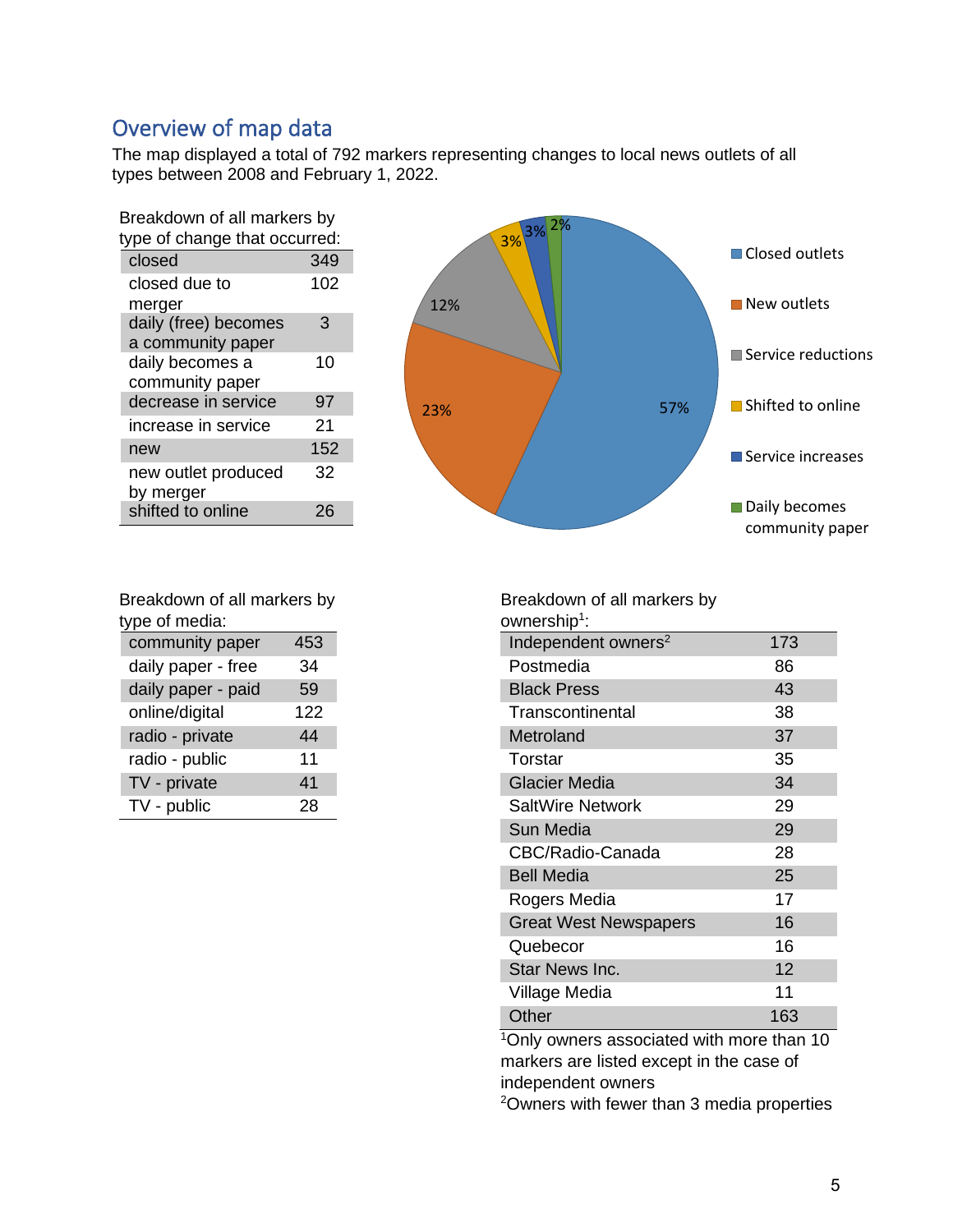## <span id="page-6-0"></span>Local news outlets that have closed since 2008

Total number of closings: 451 (349 direct closings + 102 closings due to mergers) Number of communities where a local news outlet has closed: 324

| Breakdown of closings by type |     |  |  |  |
|-------------------------------|-----|--|--|--|
| of media:                     |     |  |  |  |
| community paper               | 344 |  |  |  |
| daily paper - free            | 27  |  |  |  |
| daily paper - paid            | 13  |  |  |  |
| online/digital                | 24  |  |  |  |
| radio - private               | 25  |  |  |  |
| radio - public                | 6   |  |  |  |
| $TV$ – private                | 12  |  |  |  |
| $TV$ – public                 | 0   |  |  |  |

| Breakdown of closings by ownership <sup>1</sup> : |     |
|---------------------------------------------------|-----|
| Independent owners <sup>2</sup>                   | 72  |
| Postmedia                                         | 57  |
| Transcontinental                                  | 34  |
| <b>Black Press</b>                                | 32  |
| <b>Glacier Media</b>                              | 28  |
| Sun Media                                         | 25  |
| <b>SaltWire Network</b>                           | 24  |
| Metroland                                         | 23  |
| Torstar                                           | 22  |
| <b>Great West Newspapers</b>                      | 13  |
| Star News Inc.                                    | 11  |
| Other                                             | 110 |
| $10$ nly owners associated with more than $10$    |     |

<sup>1</sup>Only owners associated with more than 10 markers are listed except in the case of independent owners

<sup>2</sup>Owners with fewer than 3 media properties

### <span id="page-6-1"></span>Newly launched local news outlets since 2008

Total number of markers representing new outlets: 184 (152 new outlets + 32 new outlets produced by mergers)

Number of communities where a new local news outlet has been launched: 128

| Breakdown of new outlets by |    |
|-----------------------------|----|
| media type:                 |    |
| community paper             | 66 |
| daily paper - free          | 1  |
| online/digital              | 91 |
| radio - private             | 13 |
| radio - public              | 3  |
| $TV$ – private              | 5  |
| $TV$ – public               | 5  |

| Breakdown of new outlets by ownership <sup>1</sup> :   |    |  |  |  |
|--------------------------------------------------------|----|--|--|--|
| Independent owners <sup>2</sup>                        | 84 |  |  |  |
| Torstar                                                | 10 |  |  |  |
| <b>Village Media</b>                                   | 10 |  |  |  |
| Metroland                                              | 7  |  |  |  |
| Rogers Media                                           | 6  |  |  |  |
| <b>Bell Media</b>                                      | 5  |  |  |  |
| <b>Black Press</b>                                     | 5  |  |  |  |
| The Discourse                                          | 5  |  |  |  |
| CBC/Radio-Canada                                       | 4  |  |  |  |
| Glacier Media                                          | 4  |  |  |  |
| <b>TVO</b>                                             | 4  |  |  |  |
| <b>Your Community Voice</b>                            | 4  |  |  |  |
| Other                                                  | 36 |  |  |  |
| <sup>1</sup> Only owners associated with more than 3   |    |  |  |  |
| markers are listed except in the case of               |    |  |  |  |
| independent owners                                     |    |  |  |  |
| <sup>2</sup> Owners with fewer than 3 media properties |    |  |  |  |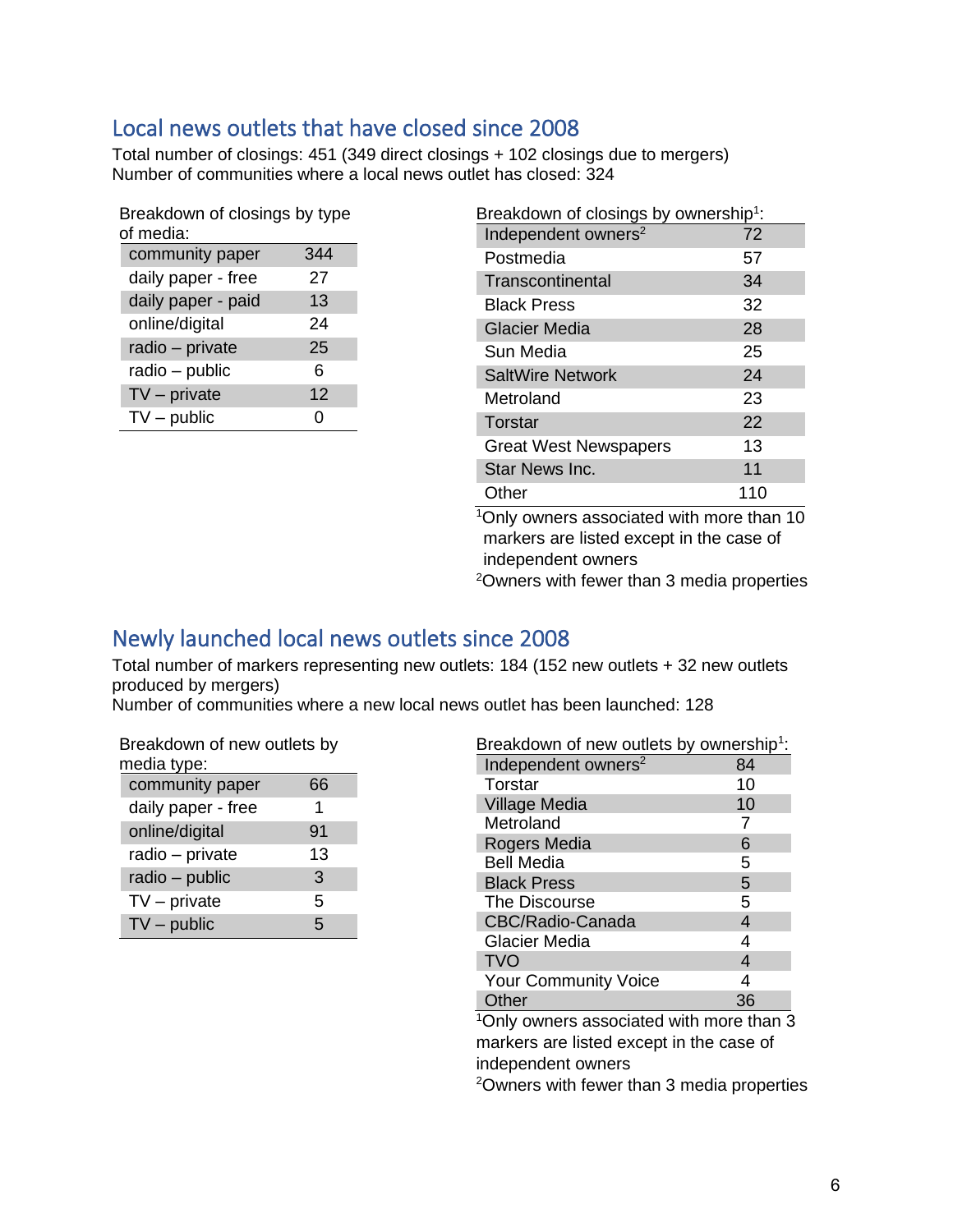### <span id="page-7-0"></span>Increases in service since 2008

Total number of service increases: 21 Number of affected communities: 19

| Breakdown of service increases by<br>type of media: |   |  |
|-----------------------------------------------------|---|--|
| community paper                                     | 2 |  |
| daily paper - free                                  | O |  |
| daily paper - paid                                  | 2 |  |
| online/digital                                      | 7 |  |
| radio - private                                     | 0 |  |
| radio - public                                      | 1 |  |
| TV - private                                        | 8 |  |
| TV - public                                         |   |  |

Note: Examples of service increases include longer local newscasts, the launch of a new local news program, increased frequency of publication for newspapers

### <span id="page-7-1"></span>Decreases in service since 2008

Total number of service reductions: 97 Number of affected communities: 52

| Breakdown of service reductions |    |  |  |  |  |
|---------------------------------|----|--|--|--|--|
| by type of media:               |    |  |  |  |  |
| community paper                 | 19 |  |  |  |  |
| daily paper - free              | 2  |  |  |  |  |
| daily paper - paid              | 31 |  |  |  |  |
| online/digital                  | Ω  |  |  |  |  |
| radio - private                 | 6  |  |  |  |  |
| radio - public                  | 1  |  |  |  |  |
| TV - private                    | 16 |  |  |  |  |
| TV - public                     | 22 |  |  |  |  |

Note: Examples of service decreases include shorter newscasts or fewer print editions per week for newspapers

# <span id="page-7-2"></span>Breakdown of data by type of local media (2008 to February 1, 2022)

#### **NEWSPAPERS**

• Total number of markers representing changes at newspapers: 546

*Closings*

- Total number of newspapers that have closed: 384 (282 direct closings + 102 closings due to mergers)
- Number of communities where newspapers have closed: 300

#### *Launches*

- Total number of markers representing newly launched newspapers: 67 (35 new outlets + 32 new outlets produced by mergers)
- Number of communities where new newspapers have launched: 61

*Community newspaper markers on the map (published fewer than five times per week)* 

- Total number of community newspaper markers: 452
- Total number of community newspapers that have closed: 344 (245 direct closings + 99 closings due to mergers)
- Number of communities affected by the closing of a community paper: 282
- Total number of new community newspapers: 66 (34 new outlets + 32 new outlets produced by mergers)
- Number of communities where a new community paper has launched: 61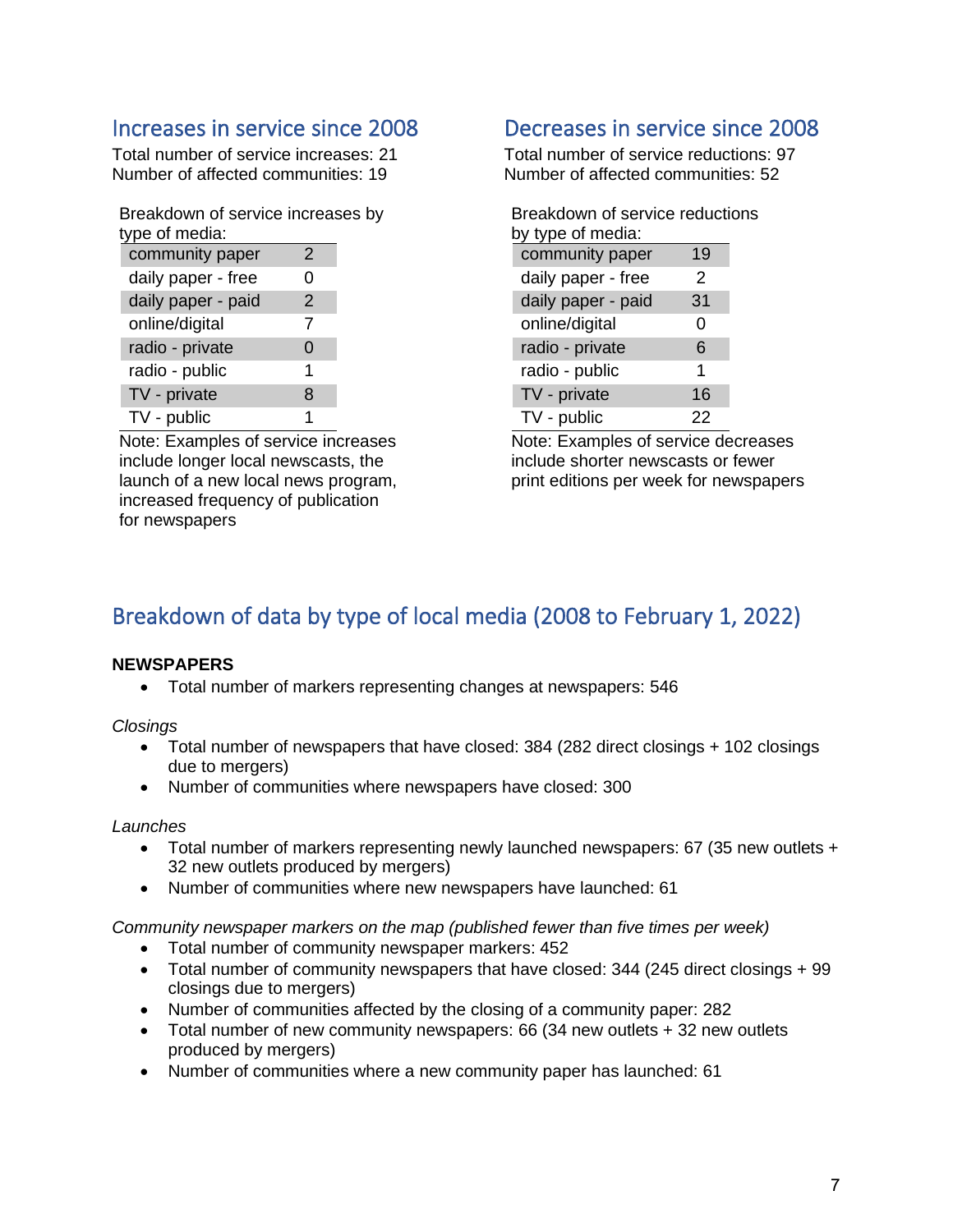#### **ONLINE/DIGITAL**

- Total number of markers representing changes at online/digital news sources: 122
- Total number of newly launched online news sites: 91
- Total number of closed online news sites: 24
- Total number of online news sites service increases: 7

#### **RADIO**

- Total number of markers representing changes at radio stations: 55
- Total number of new radio stations: 16
- Total number of closed radio programs: 31
- Total number of radio station service reductions: 7
- Total number of radio station service increases: 1

#### **TELEVISION**

- Total number of markers representing changes to television stations: 69
- Total number of new TV stations: 10
- Total number of closed TV stations: 12
- Total number of TV station service reductions: 38
- Total number of TV station service increases: 9

### <span id="page-8-0"></span>Provincial data for changes to local news media since 2008

| <b>Province/territory</b>    | <b>Number of</b><br>closings/<br>closings<br>due to<br>mergers | <b>Number of</b><br>new/new<br>outlets due<br>to merger | <b>Number of</b><br>service<br>reductions | <b>Number of</b><br>service<br><i>increases</i> | Total # of<br>markers |
|------------------------------|----------------------------------------------------------------|---------------------------------------------------------|-------------------------------------------|-------------------------------------------------|-----------------------|
| Alberta                      | 56                                                             | 22                                                      | 14                                        | $\Omega$                                        | 92                    |
| <b>British Columbia</b>      | 74                                                             | 33                                                      | 16                                        | 2                                               | 125                   |
| Manitoba                     | 23                                                             | 5                                                       | 5                                         | 1                                               | 34                    |
| <b>New Brunswick</b>         | 11                                                             | 6                                                       | 1                                         | 1                                               | 19                    |
| Newfoundland and<br>Labrador | 20                                                             | $\overline{0}$                                          | 3                                         | $\overline{0}$                                  | 23                    |
| <b>Northwest Territories</b> | 2                                                              | 1                                                       | $\mathbf{1}$                              | 1                                               | 5                     |
| Nova Scotia                  | 22                                                             | 10                                                      | 4                                         | 2                                               | 38                    |
| Nunavut                      | $\overline{0}$                                                 | $\Omega$                                                | $\Omega$                                  | $\overline{0}$                                  | $\overline{0}$        |
| Ontario                      | 135                                                            | 86                                                      | 51                                        | 9                                               | 281                   |
| <b>Prince Edward Island</b>  | $\overline{0}$                                                 | $\overline{0}$                                          | $\overline{2}$                            | $\overline{0}$                                  | 2                     |
| Quebec                       | 74                                                             | 14                                                      | 33                                        |                                                 | 122                   |
| Saskatchewan                 | 34                                                             | $\overline{7}$                                          | $\overline{4}$                            | $\overline{4}$                                  | 49                    |
| Yukon                        | $\Omega$                                                       | $\Omega$                                                | 2                                         | 0                                               | 2                     |
| Canada (total)               | 451                                                            | 184                                                     | 136                                       | 21                                              | 792                   |

Breakdown of changes to local news outlets by province/territory